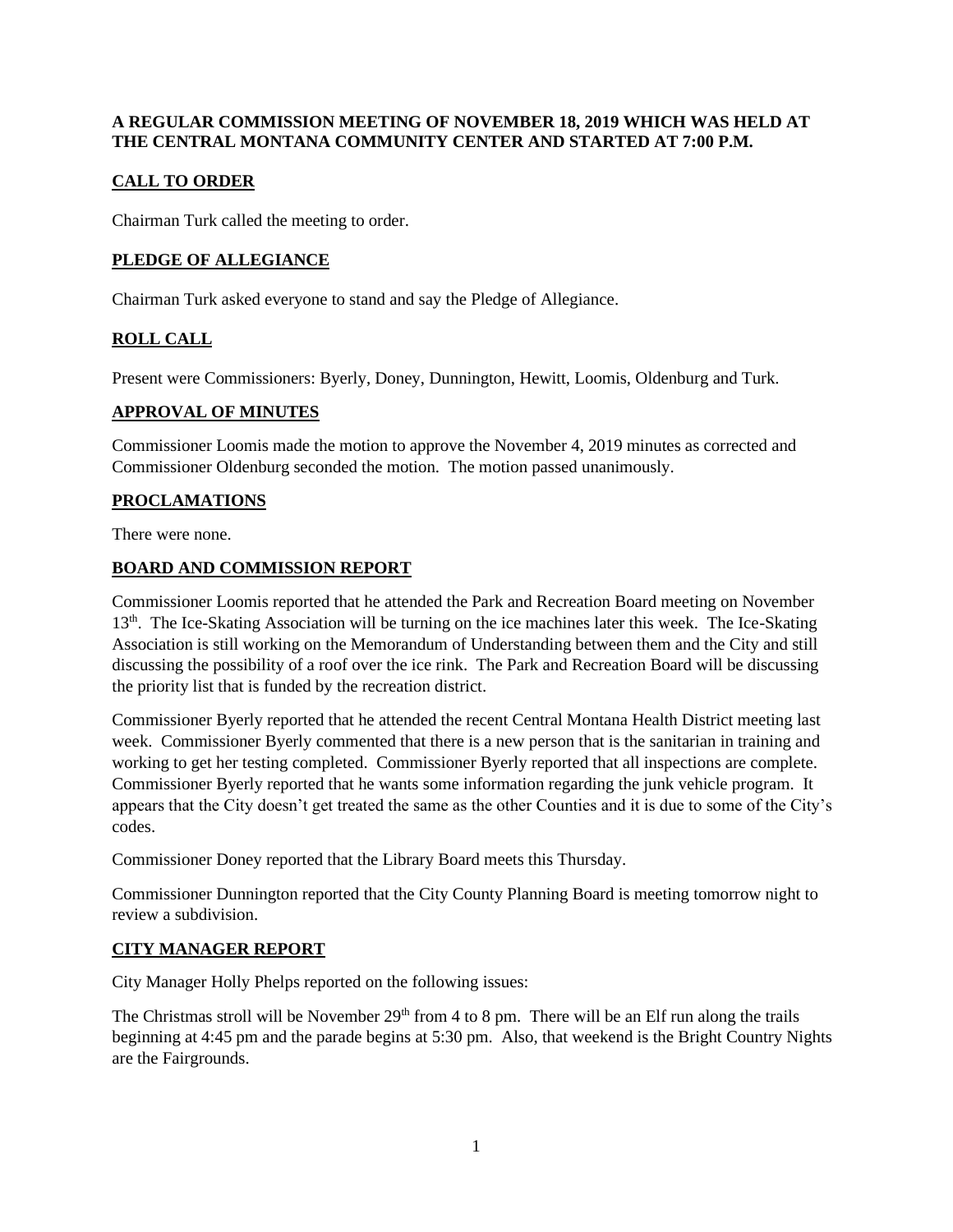The Ice-Skating Association is working to get the rink ready for this year's season. They are planning to start making ice on the 22<sup>nd</sup> of November. Locally, Ice Hockey continues to grow in popularity, but there is plenty of time available for open skating. Contact the Civic Center for more details for ice skate rentals. The Park Board has been working on a MOU that outlines who is responsible for what regarding the Ice Rink.

Again, the City has several Board and Commission vacancies on various City boards. It is becoming more difficult to find people willing to serve on these boards. There are currently openings on the Design Review Board, Historic Resource Commission, and the Board of Adjustment. The vacancies will be advertised and will reach out to individuals whose terms are up in early 2020. Also, as a reminder to the Commissioners please be thinking of which boards you may be interested in serving on.

The Library's recent Carnegie book reception was very successful. The traveling exhibit that was part of the presentation will be at the Library through the end of the month.

The police cars have been ordered. It may take up to four months to get these vehicles here. The Police Department is working with Snowy Mountain Motors to first get a build date and then a delivery date.

Dispatch has begun biweekly meetings with Zurcher regarding the software installation. They are planning an initial site visit in January, but our deployment date may be pushed out to November 2020. Beginning December 2<sup>nd,</sup> the City will be doing the dispatch for Fergus County at 5 pm this allows them additional time to train their three remaining employees time to transition from dispatch to other possible positions in their department.

#### **PUBLIC COMMENT – non agenda items only**

Mr. Ty Zackus addressed the Commission stating that he has a letter requesting a variance. Mr. Zackus gave the Commission a letter and providing some letters of support regarding the situation. Commissioner Doney asked to confirm that the request for the variance is the chickens and goats and the that they are currently living in an RV. Mr. Zackus explained that he has been living at this location for some time, but was just notified that it is located in the City limits. He would like more time to address the situation or a variance regarding the goat and chicken. Police Chief Justin Jenness reported that a citizen reported that the Zackus' were living in an RV and had many animals. Police Chief Jenness explained that himself and the City Manager had a meeting with several members of the Zackus family to work out some of the issues. City Manager Phelps explained that the area was annexed through the subdivision process. City Manager Phelps further explained that this parcel is adjacent to the area that the zoning commission is working on zoning changes and allowing some of the larger parcels the ability to have some animals. These are new animals and are not considered grandfathered in. This situation has been addressed by the Commission in the past. Commissioner Byerly commented that he would like to see the property and is not completely sure what area is being discussed. Commissioner Turk asked if the Code Compliance Officer give them two weeks to address the situation? Police Chief Jenness answered yes, and the City can halt any further action until the Commission has had an opportunity to look further into this issue. Commissioner Byerly would like to hold off making a decision until the Commission can see the property. City Manager Phelps commented that there are two issues that need to be addressed one is living in the RV and the second is the animals. Police Chief Jenness stated he will work with the Zackus family on this issue.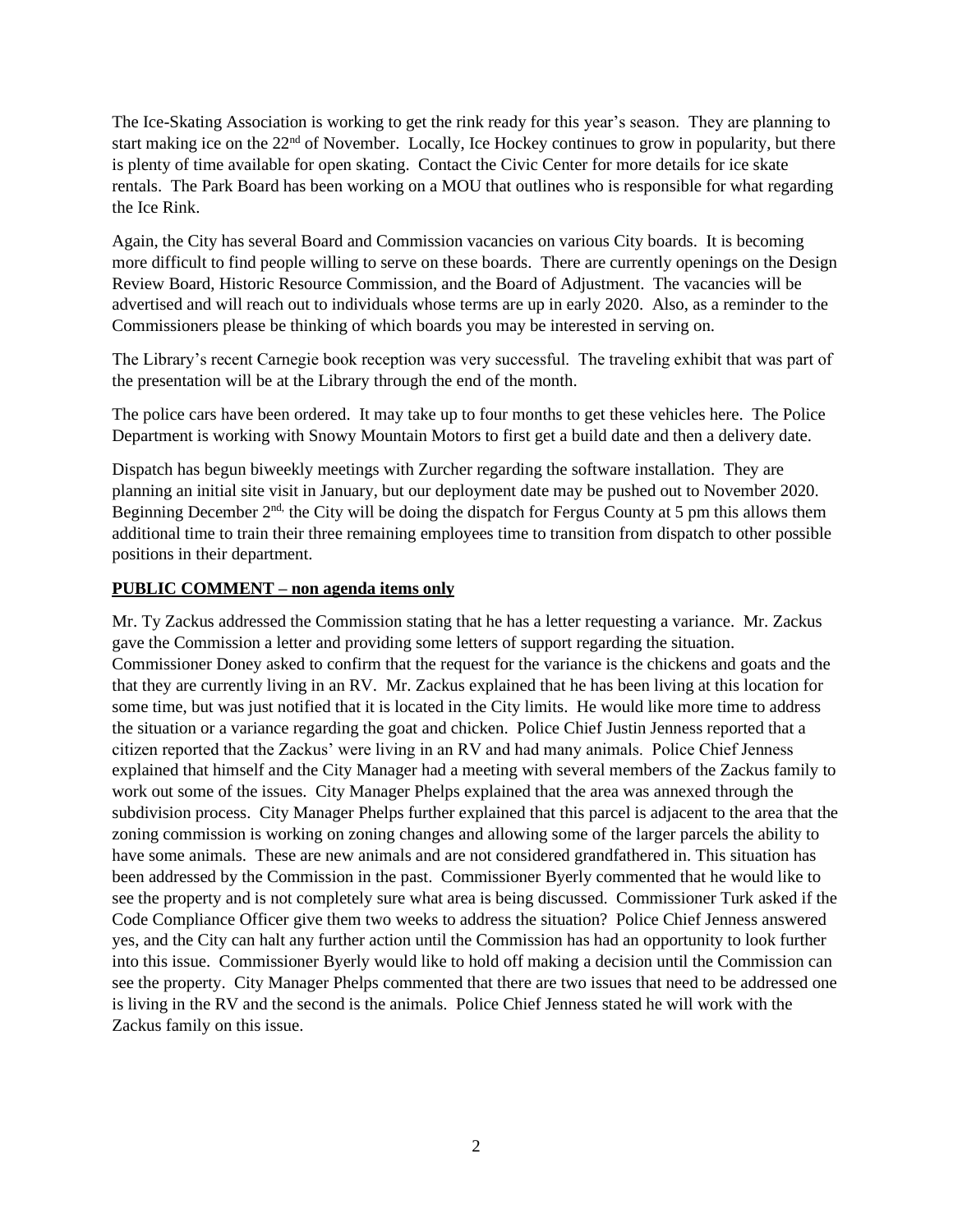# **CONSENT AGENDA**

Commissioner Doney made the motion to approve the consent agenda and Commissioner Loomis seconded the motion. The motion passed unanimously. The consent agenda was the acknowledgement of the claim that have been paid from November 1, 2019 to November 13, 20019 for a total of \$64,721.72.

## **REGULAR AGENDA – Resolutions, Ordinances & Other Action Items:**

1. Public hearing to hear comments on establishing the Lewistown amended Targeted Economic Development District (TEDD) 2017, and adopting the Lewistown amended TEDD Comprehensive Development Plan with a tax increment financing program pursuant to Title 7, Chapter 15, Part 42 and 43 of the Montana Code Annotated

Chairman Turk opened the public hearing to hear comments on establishing the Lewistown amended Targeted Economic Development District (TEDD) 2017, and adopting the Lewistown amended TEDD Comprehensive Development Plan with a tax increment financing program pursuant to Title 7, Chapter 15, Part 42 and 43 of the Montana Code Annotated. City Manager Phelps explained that this is the second public hearing to hear comments on the amended Targeted Economic Development District and prior to the second reading of Ordinance No. 1763. The only change to this district is the addition of a single lot that is currently where the Town and Country Grocery Store is being constructed. Commissioner Turk asked for comments from the audience and Commission. There being none, the public hearing was closed.

2. Discussion and action on approving the second reading of Ordinance No. 1763, an ordinance establishing the Lewistown amended Targeted Economic Development District (TEDD) 2017, and adopting the Lewistown amended TEDD Comprehensive Development Plan with a tax increment financing program pursuant to Title 7, Chapter 15, Part 42 and 43 of the Montana Code Annotated

City Manager Phelps explained that this is the second reading of Ordinance No. 1763 and if this is approved tonight it will go into effect in 30 days. This ordinance is amending the Targeted Economic Development District to include the lot and the base year of the TEDD does not change. The ordinance does show the boundary change to include this lot and the City has not received any comments regarding this amendment. Commissioner Doney made the motion to approve the second reading of Ordinance No. 1763, an ordinance establishing the Lewistown amended Targeted Economic Development District (TEDD) 2017, and adopting the Lewistown amended TEDD Comprehensive Development Plan with a tax increment financing program pursuant to Title 7, Chapter 15, Part 42 and 43 of the Montana Code Annotated and Commissioner Oldenburg seconded the motion. Commissioner Byerly commented that this a great opportunity for the TEDD. Commissioner Turk asked for comments from the audience and Commission. There being none, the question was called for and the motion passed unanimously.

3. Discussion and action on Resolution No. 4019, a resolution in support of the "Snowy Mountain Development Corporation", a regional economic development entity established for a six county area of Central Montana, to develop human, capital, infrastructure, community, business and natural resources and improve the economic and employment opportunities for the benefit of all citizens in the area

City Manager Phelps explained that this resolution is supporting Snowy Mountain Development Corporation (SMDC). SMDC gets a portion of their funding from the State and have asked that all six counties and municipalities that they provide service to pass a resolution to support SMDC. City Manager Phelps commented that this resolution is approved to move forward with support for SMDC and